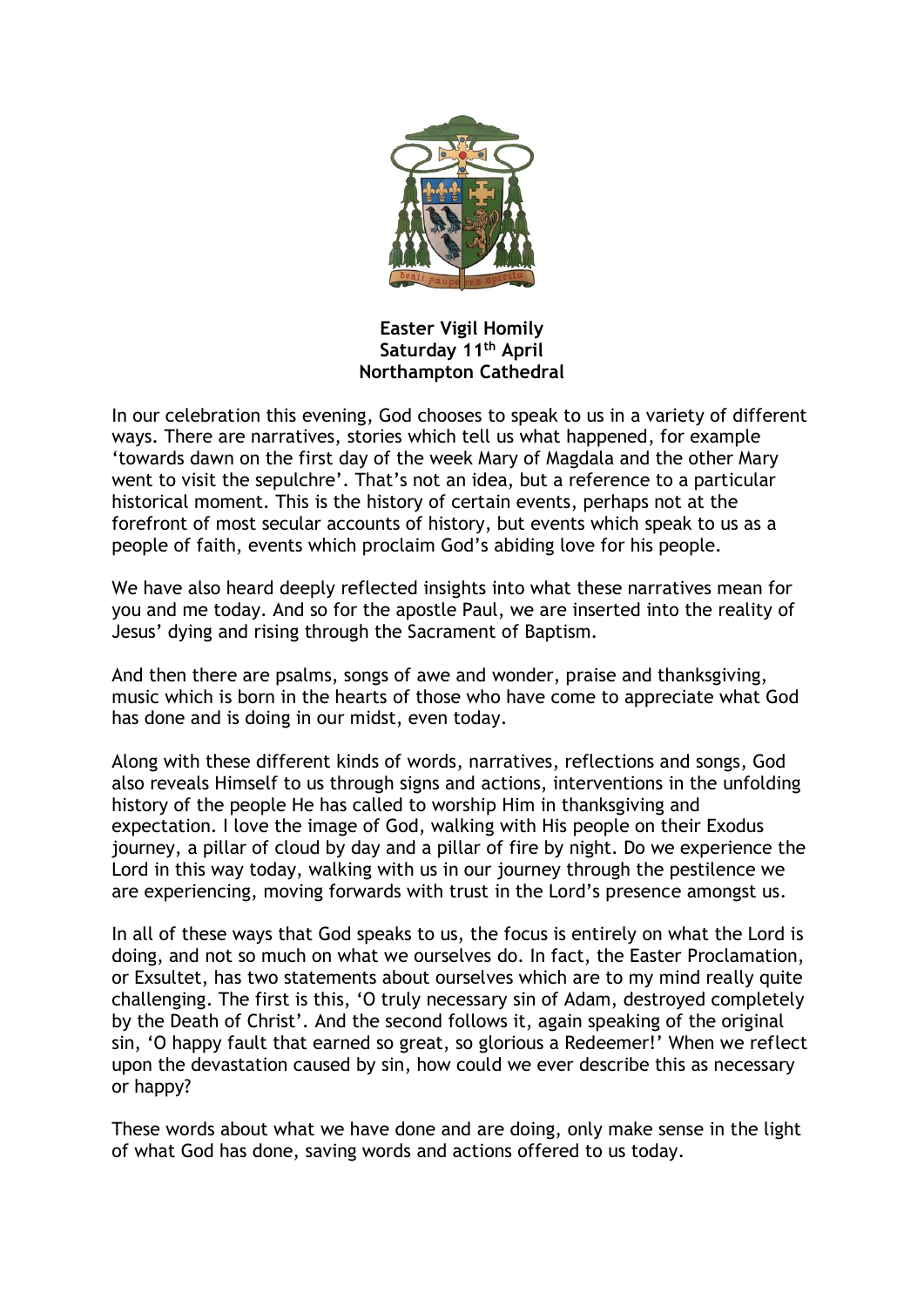And so, after the long Old Testament years of waiting, God sent His own beloved Son in the weakness of our flesh and blood. Some early Christians could not accept that God made himself vulnerable in the manger crib as an infant, or indeed, that the divine could be connected with the barbarity of Calvary. And so they said, Jesus only *seemed* to be divine at those points. And yet, it is precisely the union of divine and human natures in Christ which makes our salvation certain.

I love these words of St Athanasius, 'When the sun rises after the night and the whole world is lit up by it, nobody doubts that it is the sun which has thus shed its light everywhere and driven away the dark. Equally clear is it, since this utter scorning and trampling down of death has ensued upon the Saviour's manifestation in the body and His death on the cross, that it is He Himself Who brought death to nought and daily raises monuments to His victory in His own disciples.' (*On the Incarnation*, 29)

This evening then, and during the Easter Season which lies ahead of us, we want to reject any way of thinking which suggests that Jesus has not overcome sin and death. We will be reflecting on this mystery of faith, that Jesus truly did share in our human nature. And now, Jesus invites us to share in his divine nature, having risen from the tomb in his body and having ascended to the right hand of the Father in glory.

And so we hear the story of what happened, the historical unfolding of God's rescue plan for his totally broken creation. This evening we heard the evangelist Matthew's account of how Mary of Magdala and another Mary came to the tomb. What happened there was not part of our normal experience, but it didn't put the women off, and in the next moment, they encounter the risen Jesus himself. Luke, another evangelist, has a different take on what happens when the women meet with the disciples of Jesus some hours later, 'this story of theirs seemed pure nonsense, and they did not believe them.'

This is how many today receive the historical account of what happened on that first Easter Sunday morning. It seems pure nonsense.

So why do we believe it all, the historical events we celebrate in these days? I think the answer to that question lies with the experience described by the apostle Paul. Through our baptism, we are joined with Christ Jesus in his death, something has died within us. And then, by the Father's glory, we share in Jesus' resurrection, so that in the words of St Paul, 'we too might live a new life.'

The historical narrative and the experience of faith for us are intertwined in this hour of Easter celebration. In a few moments, what happened at the tomb on that first day of the week, will meet with our experience of faith, hope and love in this particular moment of time, Easter 2020. And all this will take place when you and I renew our baptismal promises.

So let's be clear about what will happen when we do this. Like myself, many of you are probably unable to remember our baptism as infants into Christ's death and resurrection. And surely many of us are painfully aware of the many ways we have traded in our pure baptismal garment for something less, something which